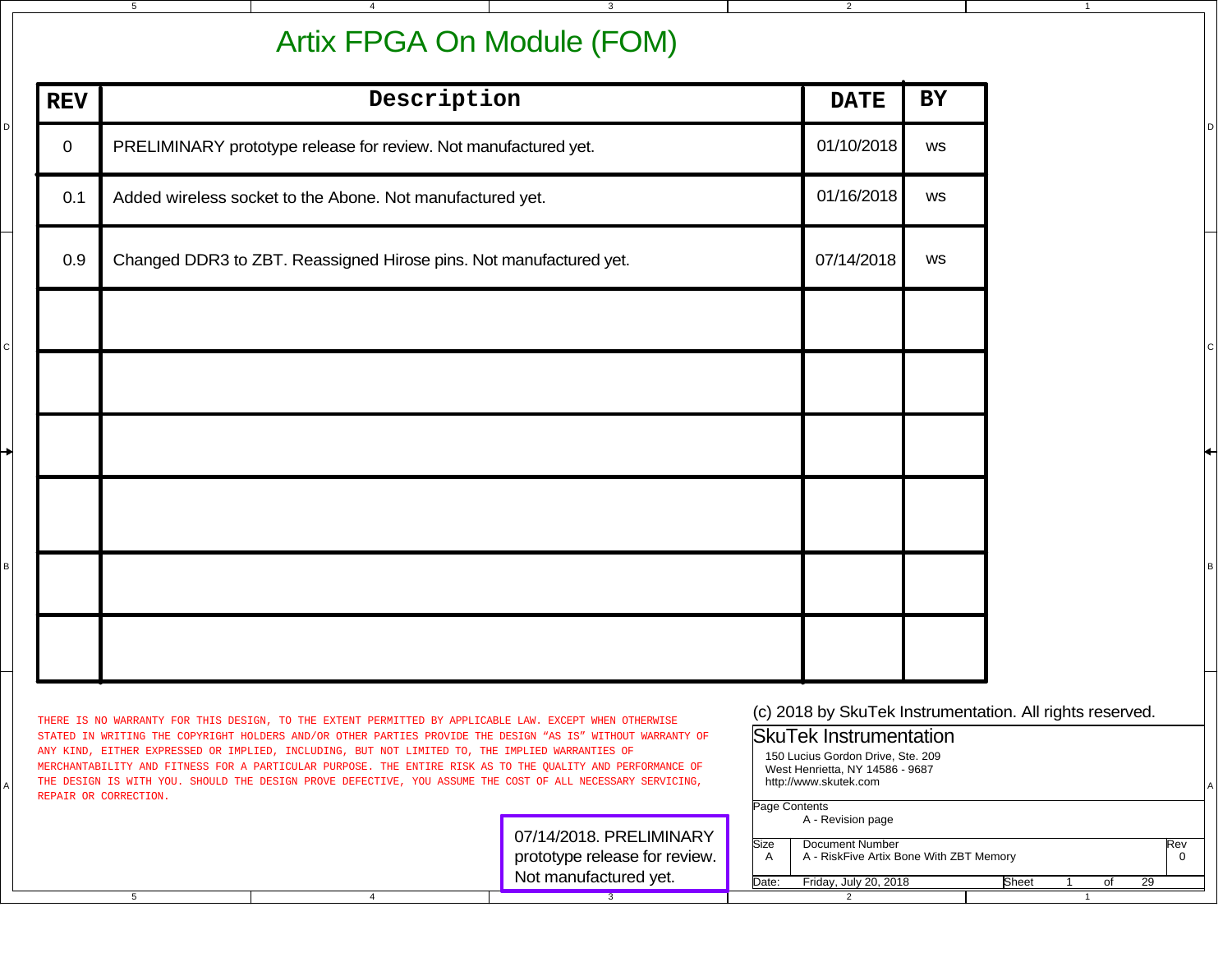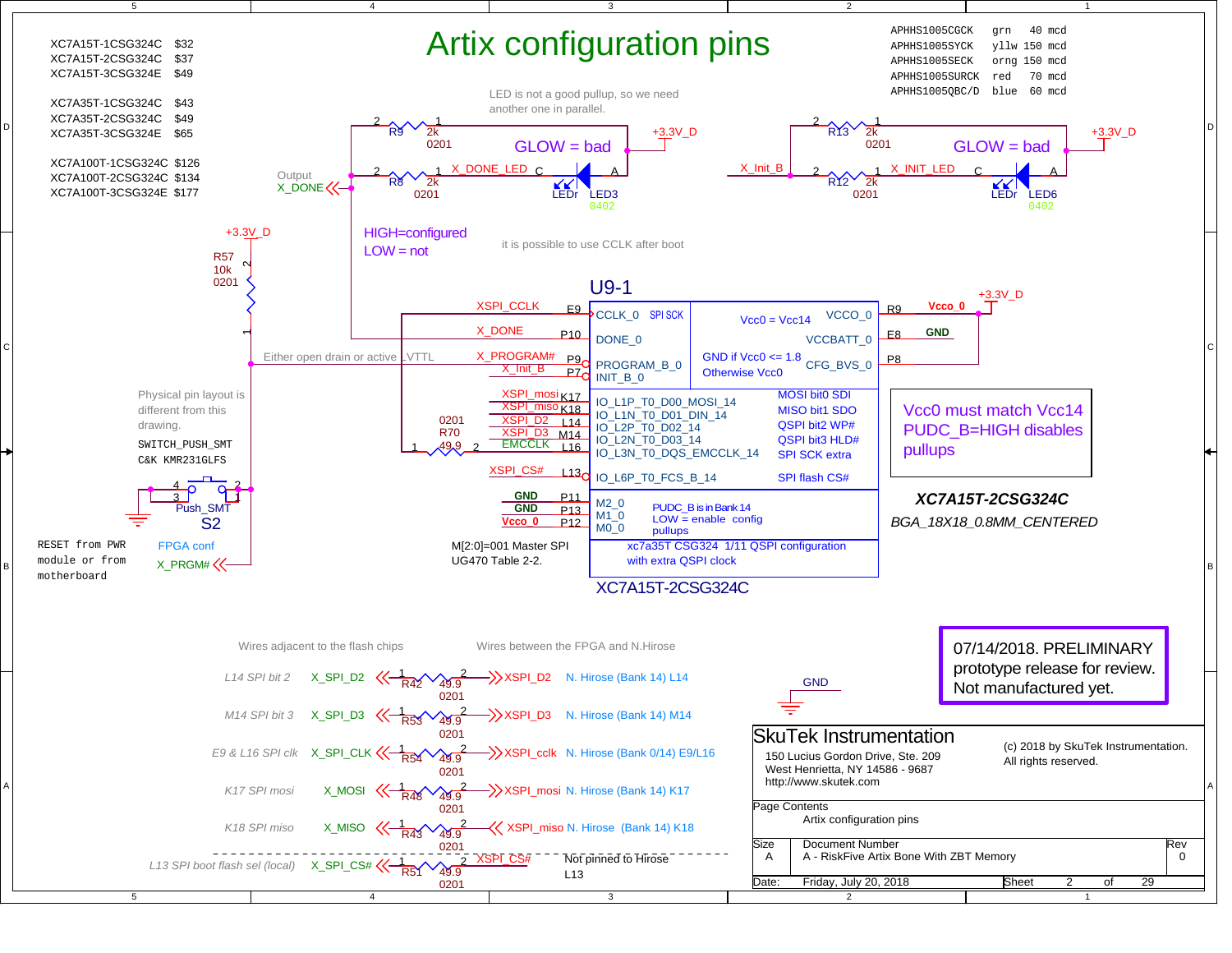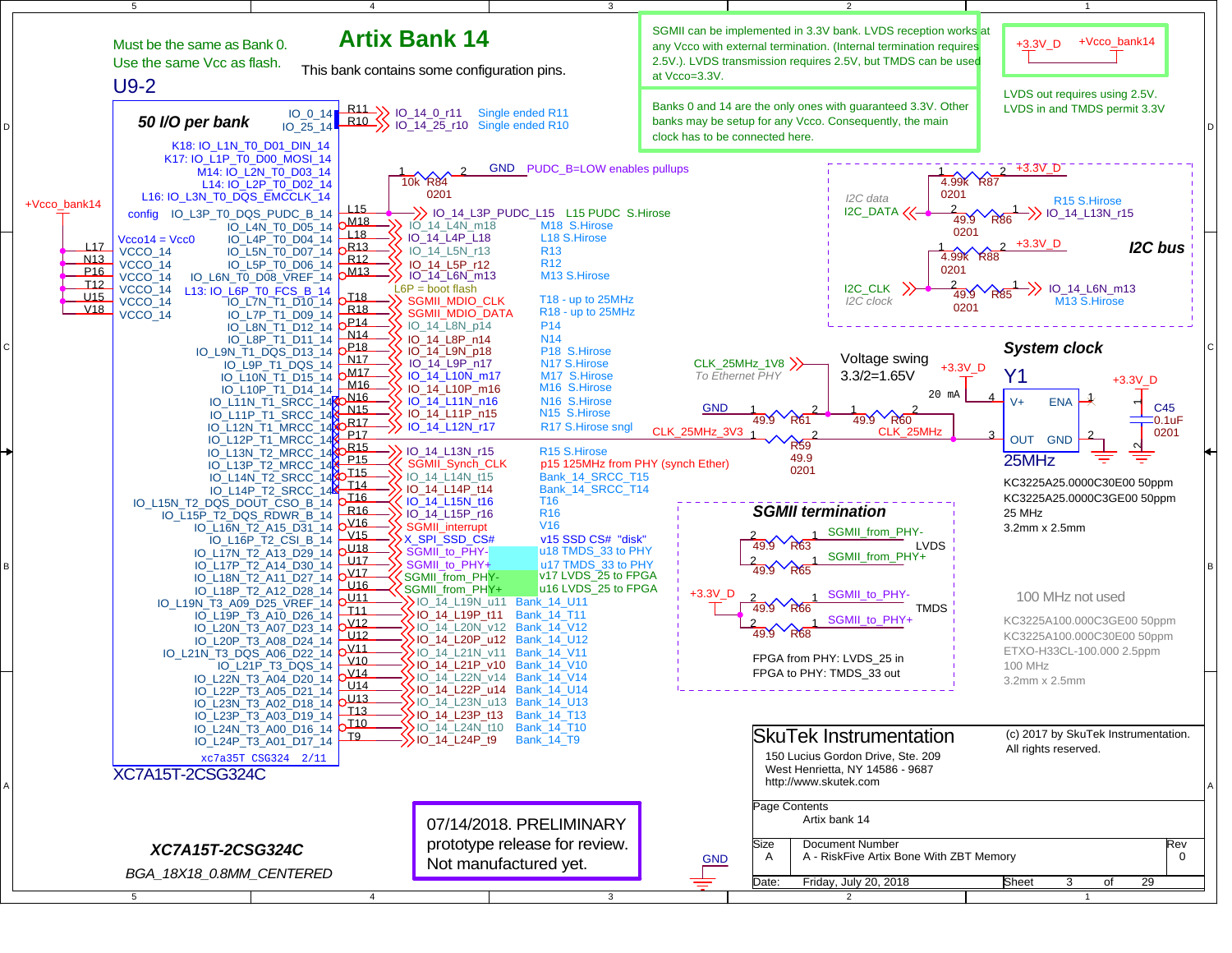## **Artix Banks 15 and 16Variable Vcco**

4

5



3

2

+Vcco\_var +Vcco\_bank15+Vcco\_bank16

1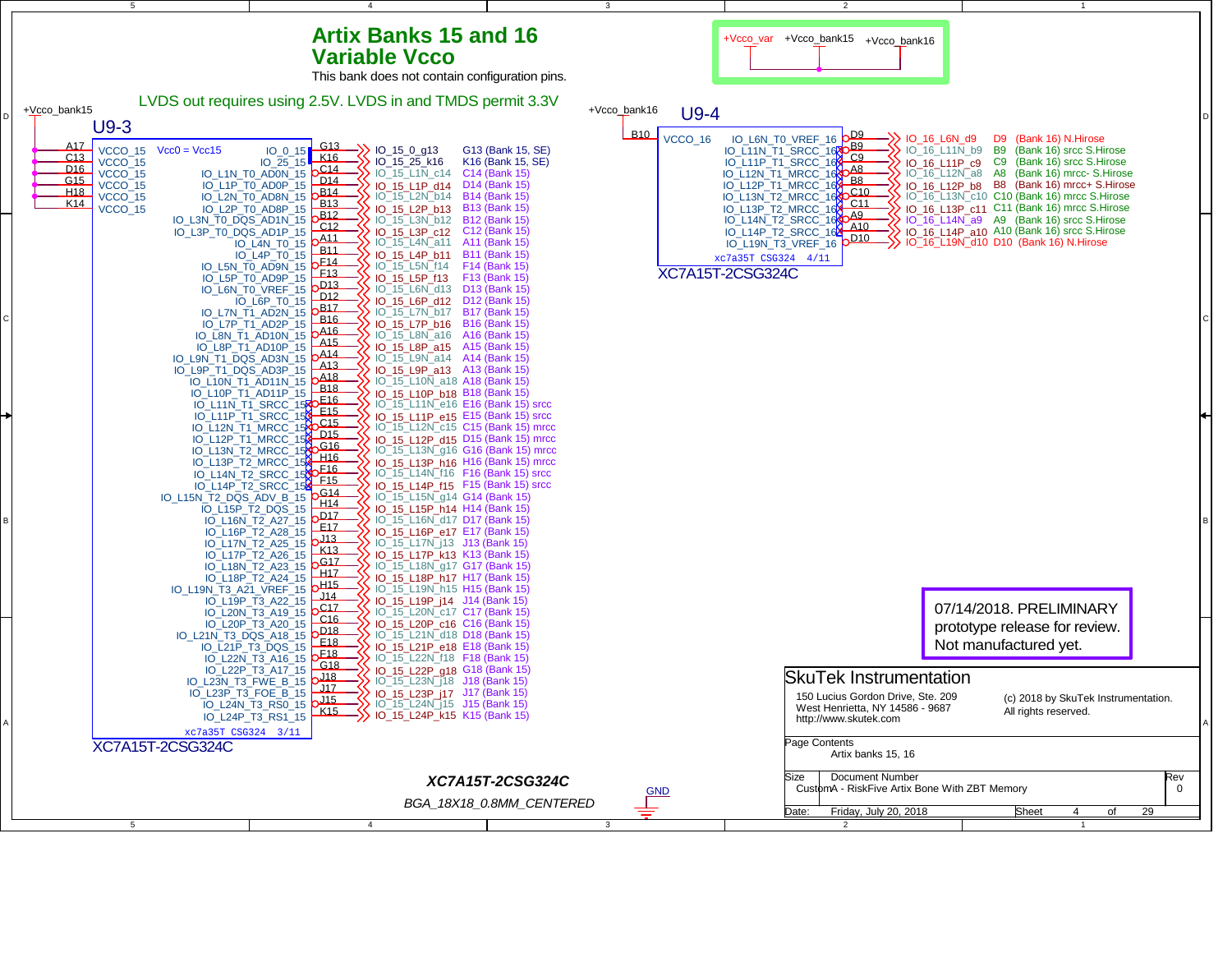| 5                                                                                                                                                                                                                                                     | $\overline{4}$             |                                                                                                                                                                                                                                                    |                                                                                                            |                                                          |
|-------------------------------------------------------------------------------------------------------------------------------------------------------------------------------------------------------------------------------------------------------|----------------------------|----------------------------------------------------------------------------------------------------------------------------------------------------------------------------------------------------------------------------------------------------|------------------------------------------------------------------------------------------------------------|----------------------------------------------------------|
|                                                                                                                                                                                                                                                       |                            | Artix ZBT Bank 35 and Bank 34 with the rest of ZBT                                                                                                                                                                                                 |                                                                                                            | 50 I/O per bank                                          |
| $Vdd = 2.5V$ or 3.3V<br>+Vdd_ZBT                                                                                                                                                                                                                      | +Vdd_ZBT                   | However, diff termination requires 2.5V.                                                                                                                                                                                                           | LVDS out requires 2.5V. LVDS in can be used at either 2.5 or 3.3V.                                         |                                                          |
| $U9-6$                                                                                                                                                                                                                                                | $U9-5$                     |                                                                                                                                                                                                                                                    |                                                                                                            |                                                          |
| ZBT_data9<br>AZ<br>F <sub>5</sub>                                                                                                                                                                                                                     | K <sub>4</sub>             | K6 ZBT_A3                                                                                                                                                                                                                                          |                                                                                                            | 60 wires                                                 |
| VCCO 35<br>$IO_0_35$<br>ZBT_data2<br>C <sub>3</sub><br>J5<br>VCCO_35<br>IO_25_35                                                                                                                                                                      | N3                         | VCCO_34<br>$IO_0_34$<br>$\cup$ 8<br>$IO_25_34$<br>VCCO_34                                                                                                                                                                                          | $\left.\frac{\text{ZBT}_{\text{data23}}}{\text{ZBT}_{\text{data23}}}\right)$ 10_34_25_U8<br>U8 IO 34 25 U8 | <b>Byte Write Enable</b>                                 |
| ZBT_A4<br>D6<br>C <sub>5</sub><br>VCCO_35<br>C6<br>ZBT_data27                                                                                                                                                                                         | P6                         | $b$ <sup>M1</sup><br>VCCO_34<br><b>ZBT_A15</b>                                                                                                                                                                                                     |                                                                                                            | $\bigotimes$ ZBT_ben_[0:3]                               |
| 35<br>35 IO_L1N_T0_AD4P_35<br>35 IO_L2N_T0_AD12N_35<br>35 IO_L2P_T0_AD12N_35<br>35 IO_L2P_T0_AD12P_35<br>10_L3N_T0_DQS_AD5N_35<br>10_L3N_T0_DQS_AD5N_35<br>F2<br>VCCO 35<br>ZBT A9<br>G <sub>5</sub><br>B6<br>$VCCO_35$<br>ZBT A18<br>J1<br><u>BZ</u> | T2<br>U <sub>5</sub><br>V8 | $\begin{array}{r} 10\_170\_34 \\ \hline 10\_119\_10\_34 \\ 10\_129\_10\_34 \\ 10\_129\_10\_34 \\ 10\_129\_10\_34 \\ 10\_130\_10\_DQS\_34 \\ \hline \end{array}$<br>L1<br>VCCO_34<br>ZBT_A19<br>$\perp$ 3<br>$VCCO$ _34<br>K <sub>3</sub> ZBT data5 |                                                                                                            | $\left\langle \text{ZBT\_A[0:19]} \right\rangle$         |
| $VCCO_35$<br>ZBT A6<br>$\Delta$ 5                                                                                                                                                                                                                     |                            | VCCO_34<br>$\mathbf{M}$                                                                                                                                                                                                                            | $\rightarrow$ 10 34 L3n n1<br>N1 IO_34_L3n                                                                 | KZBT_data[0:31]                                          |
| ZBT A13<br>A6<br>IO_L3P_T0_DQS_AD5P_35<br>ZBT data31<br>c <sub>Z</sub>                                                                                                                                                                                |                            | $1.2V - 3.3V$<br>N2<br>M2                                                                                                                                                                                                                          | N2 IO 34 L3p<br>$\sum$ IO_34_L3p_n2                                                                        |                                                          |
| IO_L4N_T0_35<br>ZBT data28<br>$\sqrt{28}$<br>IO_L4P_T0_35                                                                                                                                                                                             |                            | M3                                                                                                                                                                                                                                                 | $\rightarrow$ 10_34_L4n_m2<br>M2 IO_34_L4n<br>M3 IO_34_L4p                                                 | <b>KZBT_RW#</b>                                          |
| ZBT_data22<br>_43<br>E6<br>IO_L5N_T0_AD13N_35<br>ZBT_data26<br>IO_L5P_T0_AD13P_35                                                                                                                                                                     |                            | 10_L3P_T0_DQS_34<br>10_L4N_T0_34<br>10_L4P_T0_34<br>10_L5N_T0_34<br>$\sqrt{4}$<br>ZBT data3<br>K5<br>IO_L5P_T0_34                                                                                                                                  | $\overline{\text{ZBT data7}}$ > IO_34_L4p_m3                                                               | <b>&lt;</b> ZBT_adv_LD#                                  |
| ZBT_data25<br>ZBT_data24<br>DZ<br>IO_L6N_T0_VREF_35<br><u>EZ</u><br>IO_L6P_T0_35                                                                                                                                                                      |                            | $\perp 5$<br>IO_L6N_T0_VREF_34<br>$\overline{L6}$<br>IO_L6P_T0_34                                                                                                                                                                                  | ->10_34_L6n_L5<br>->10_34_L6p_L6<br>L5 IO_34_L6n<br>L6 IO_34_L6p                                           | CLK is output to ZBT                                     |
| <b>ZBT_A17</b><br>B4<br>IO_L7N_T1_AD6N_35<br>ZBT_clk<br>C <sub>4</sub>                                                                                                                                                                                |                            | $\frac{V_1}{V_1}$<br>IO_L7N_T1_34<br>$'$ U1                                                                                                                                                                                                        | >D_34_L7N_v1<br>V1 (Bank34) North                                                                          |                                                          |
| IO_L7P_T1_AD6P_35<br>ZBT_A12<br>A3                                                                                                                                                                                                                    |                            | IO_L7P_T1_34<br>$\sqrt{13}$                                                                                                                                                                                                                        | >10_34_L7p_u1<br>U1 IO_34_L7p<br>>10_34_L8n_u3<br>U3 IO_34_L8n                                             | $\frac{1}{R73}\sqrt{49.9}$ $\leq$ ZBT_clk1<br>ZBT_clk    |
| IO_L8N_T1_AD14N_35<br>IO_L8P_T1_AD14P_35<br>ZBT_A5<br>A4<br>ZBT A0<br>$\mathbf{A}$ 1                                                                                                                                                                  |                            | 10_L8N_T1_34<br>10_L8P_T1_34<br>10_L9N_T1_DQS_34<br>$U_4$<br>$\sqrt{2}$                                                                                                                                                                            | >IO_34_L8p_u4<br>U4 IO_34_L8p                                                                              | $\frac{1}{R76} \sqrt{49.9}$ $\sqrt{(2B1 - c1k2)}$        |
| IO_L9N_T1_DQS_AD7N_35<br>ZBT A7<br>B1<br>IO_L9P_T1_DQS_AD7P_35                                                                                                                                                                                        |                            | U <sub>2</sub><br>IO_L9P_T1_DQS_34                                                                                                                                                                                                                 | >O_34_L9N_v2<br>V2 (Bank34) North<br>>10_34_L9p_u2<br>U2 IO 34 L9p                                         |                                                          |
| ZBT A1<br>B2<br>IO_L10N_T1_AD15N_35<br>ZBT A8<br>B3                                                                                                                                                                                                   |                            | $\sqrt{4}$<br>IO_L10N_T1_34                                                                                                                                                                                                                        | $\sum$ IO_34_L10N_v4<br>V4 (Bank34) North                                                                  |                                                          |
| IO_L10P_T1_AD15P_35<br>ZBT data16<br>D <sub>4</sub><br>IO_L11N_T1_SRCC_35                                                                                                                                                                             |                            | 10_L10P_T1_34<br>10_L11N_T1_SRCC_34 <b>KO_T3</b>                                                                                                                                                                                                   | V5 (Bank34) North<br>>D_34_L10P_v5<br>>0_34_L11n_t3<br>T3 IO_34_L11n; srcc-                                |                                                          |
| D <sub>5</sub><br><b>ZBT A16</b><br>10_L11P_T1_SRCC_35<br>10_L12N_T1_MRCC_35<br>ZBT_data18                                                                                                                                                            |                            | R3<br>IO_L11P_T1_SRCC_34<br>$\sqrt{14}$                                                                                                                                                                                                            | >10_34_L11p_r3<br>R3 IO_34_L11p; srcc+                                                                     |                                                          |
| ZBT_data17<br>E3                                                                                                                                                                                                                                      |                            | T5                                                                                                                                                                                                                                                 | >10_34_L12N_t4<br>T4 (Bank34) mrcc-<br>D_34_L12P_t5<br>T5 (Bank34); mrcc+                                  |                                                          |
| IO_L12P_T1_MRCC_35<br>ZBT_data13<br>ZBT_data21<br>E3<br>IO_L13N_T2_MRCC_35                                                                                                                                                                            |                            | IO_L12P_T1_MRCC_34<br>E <sub>5</sub><br>IO_L13N_T2_MRCC_34                                                                                                                                                                                         | >IO_34_L13n_p5<br>P5 IO_34_L13n; mrcc-                                                                     |                                                          |
| $F_4$<br>IO_L13P_T2_MRCC_35<br>ZBT_data20<br>D2                                                                                                                                                                                                       |                            | N <sub>5</sub><br>IO_L13P_T2_MRCC_34<br>P <sub>3</sub>                                                                                                                                                                                             | 10_34_L13p_n5<br>N5 IO_34_L13p; mrcc+                                                                      |                                                          |
| E2<br>ZBT_data15                                                                                                                                                                                                                                      |                            | P <sub>4</sub>                                                                                                                                                                                                                                     | $\sum$ IO_34_L14n_p3<br>P3 IO_34_L14n; srcc-<br>$\sum$ IO_34_L14p_p4 P4 IO_34_L14p; srcc+                  |                                                          |
| 10_L14N_T2_SRCC_35X<br>10_L14P_T2_SRCC_35X<br>10_L15N_T2_DQS_35<br>ZBT_adv_LD#<br>_<br>92<br>ZBT_data11<br><u>H2</u>                                                                                                                                  |                            | 0_14N_T2_SRCC_348<br>IO_14P_T2_SRCC_348<br>IO_15N_T2_DQS_34<br>IO_15P_T2_DQS_34<br>R <sub>2</sub>                                                                                                                                                  | $20 - 34 - 15n - 2$<br>R2 IO_34_L15n                                                                       |                                                          |
| IO_L15P_T2_DQS_35<br>ZBT_ben_2<br>$\mathcal{L}1$<br>IO_L16N_T2_35                                                                                                                                                                                     |                            | IO_L16N_T2_34<br>ZBT_ben_0                                                                                                                                                                                                                         | N4 ZBT_ben 20 34_L15p_p2<br>P2 IO_34_L15p                                                                  |                                                          |
| ZBT_ben_3<br>C <sub>2</sub><br>IO_L16P_T2_35<br>ZBT RW#<br>G1                                                                                                                                                                                         |                            | M4<br>10_L10N_12_34<br>10_L17N_T2_34<br>10_L17N_T2_34<br>10_L18N_T2_34<br>10_L18P_T2_34<br>10_L18P_T2_34<br>$\Pi$                                                                                                                                  |                                                                                                            |                                                          |
| IO_L17N_T2_35<br><b>ZBT A10</b><br>H <sub>1</sub><br>IO_L17P_T2_35                                                                                                                                                                                    |                            | <u>R1</u>                                                                                                                                                                                                                                          | 10-34 L17n_t1<br>T1 IO_34_L17n<br>>lO_34_L17p_r1<br>R1 IO_34_L17p                                          |                                                          |
| ZBT_data12<br>IO_L18N_T2_35<br>ZBT_data8<br>F1                                                                                                                                                                                                        |                            | M6<br>M6                                                                                                                                                                                                                                           | >O_34_L18n_n6<br>N6 IO 34 L18n                                                                             |                                                          |
| IO_L18P_T2_35<br>ZBT_data30<br>E <sub>6</sub><br>IO_L19N_T3_VREF_35                                                                                                                                                                                   |                            | R5<br>IO_L19N_T3_VREF_34                                                                                                                                                                                                                           | KIO_34_L18p_m6<br>M6 IO_34_L18p<br>10_34_L19n_r5<br>R5 IO_34_L19n                                          |                                                          |
| ZBT_data29<br>ZBT_data10<br>G6<br>IO_L19P_T3_35                                                                                                                                                                                                       |                            | <u>R6</u><br>IO_L19P_T3_34                                                                                                                                                                                                                         | O_34_L19p_r6<br>R6 IO_34_L19p                                                                              |                                                          |
| G3<br>IO_L20N_T3_35<br>ZBT_data14<br>G4                                                                                                                                                                                                               |                            | $\underline{\vee6}$<br>IO_L20N_T3_34<br>V <sub>7</sub>                                                                                                                                                                                             | 10_34_L20N_v6 V6 (Bank34) North<br>10_34_L20P_v7 V7 (Bank34) North                                         |                                                          |
| IO_L20P_T3_35<br>ZBT_data0<br>H <sub>4</sub><br>10_L21N_T3_DQS_35<br>10_L21P_T3_DQS_35<br>ZBT_data1                                                                                                                                                   |                            | IO_L20P_T3_34<br>IO_L21N_T3_DQS_34<br>IO_L21P_T3_DQS_34<br>$\sqrt{9}$                                                                                                                                                                              | O_34_L21N_v9 V9 (Bank34) North                                                                             |                                                          |
| J <sub>4</sub><br>ZBT A11<br>$\sqrt{2}$                                                                                                                                                                                                               |                            | U <sub>9</sub><br>$\underline{\mathsf{U6}}$                                                                                                                                                                                                        | 10_34_L21P_u9 U9 (Bank34) North<br>>O_34_L22N_u6 U6 (Bank34) North                                         |                                                          |
| IO_L22N_T3_35<br>ZBT_data4<br>$\mathsf{u}$<br>IO_L22P_T3_35<br>ZBT A14                                                                                                                                                                                |                            | IO_L22N_T3_34<br>U<br>IO_L22P_T3_34                                                                                                                                                                                                                | DO_34_L22P_u7 U7 (Bank34) North                                                                            |                                                          |
| K1<br>IO_L23N_T3_35<br>ZBT_data6<br>K <sub>2</sub>                                                                                                                                                                                                    |                            | $\overline{16}$<br>IO_L23N_T3_34<br>RZ                                                                                                                                                                                                             | $\bigvee_{10} 10 \overline{\smash{\big)}\ 123n \_16}$ T6 10 34 L23n<br>2010_34 L23p_r7 R7 10 34 L23p       | 07/14/2018. PRELIMINARY                                  |
| IO_L23P_T3_35<br>ZBT_data19<br>$\overline{D^{H5}}$<br>IO_L24N_T3_35                                                                                                                                                                                   |                            | 10_L23P_T3_34<br>10_L24N_T3_34<br>10_L24P_T3_34<br>$\sqrt{18}$                                                                                                                                                                                     | >10_34_L24N_t8 T8 (Bank34) North                                                                           | prototype release for review.                            |
| ZBT A2<br><u>Н6</u><br>IO_L24P_T3_35                                                                                                                                                                                                                  |                            | R <sub>8</sub>                                                                                                                                                                                                                                     | $\frac{1}{2}$ IO_34_L24P_r8 R8 (Bank34) North                                                              | Not manufactured yet.                                    |
| xc7a35T CSG324 6/11                                                                                                                                                                                                                                   |                            | xc7a35T CSG324 5/11                                                                                                                                                                                                                                |                                                                                                            |                                                          |
| XC7A15T-2CSG324C                                                                                                                                                                                                                                      |                            | XC7A15T-2CSG324C                                                                                                                                                                                                                                   |                                                                                                            | (c) 2018 by SkuTek Instrumentation. All rights reserved. |
| XC7A15T-2CSG324C                                                                                                                                                                                                                                      |                            |                                                                                                                                                                                                                                                    | Title<br>Artix banks 34 and 35                                                                             |                                                          |
| BGA_18X18_0.8MM_CENTERED                                                                                                                                                                                                                              |                            |                                                                                                                                                                                                                                                    | <b>GND</b><br>Size<br><b>Document Number</b>                                                               | Rev                                                      |
|                                                                                                                                                                                                                                                       |                            |                                                                                                                                                                                                                                                    | CustomA - RiskFive Artix Bone With ZBT Memory                                                              |                                                          |
|                                                                                                                                                                                                                                                       | $\overline{a}$             | $\mathbf{B}$                                                                                                                                                                                                                                       | Friday, July 20, 2018<br>Date:<br>$\mathcal{P}$                                                            | Sheet<br>of<br>29<br>5                                   |
|                                                                                                                                                                                                                                                       |                            |                                                                                                                                                                                                                                                    |                                                                                                            |                                                          |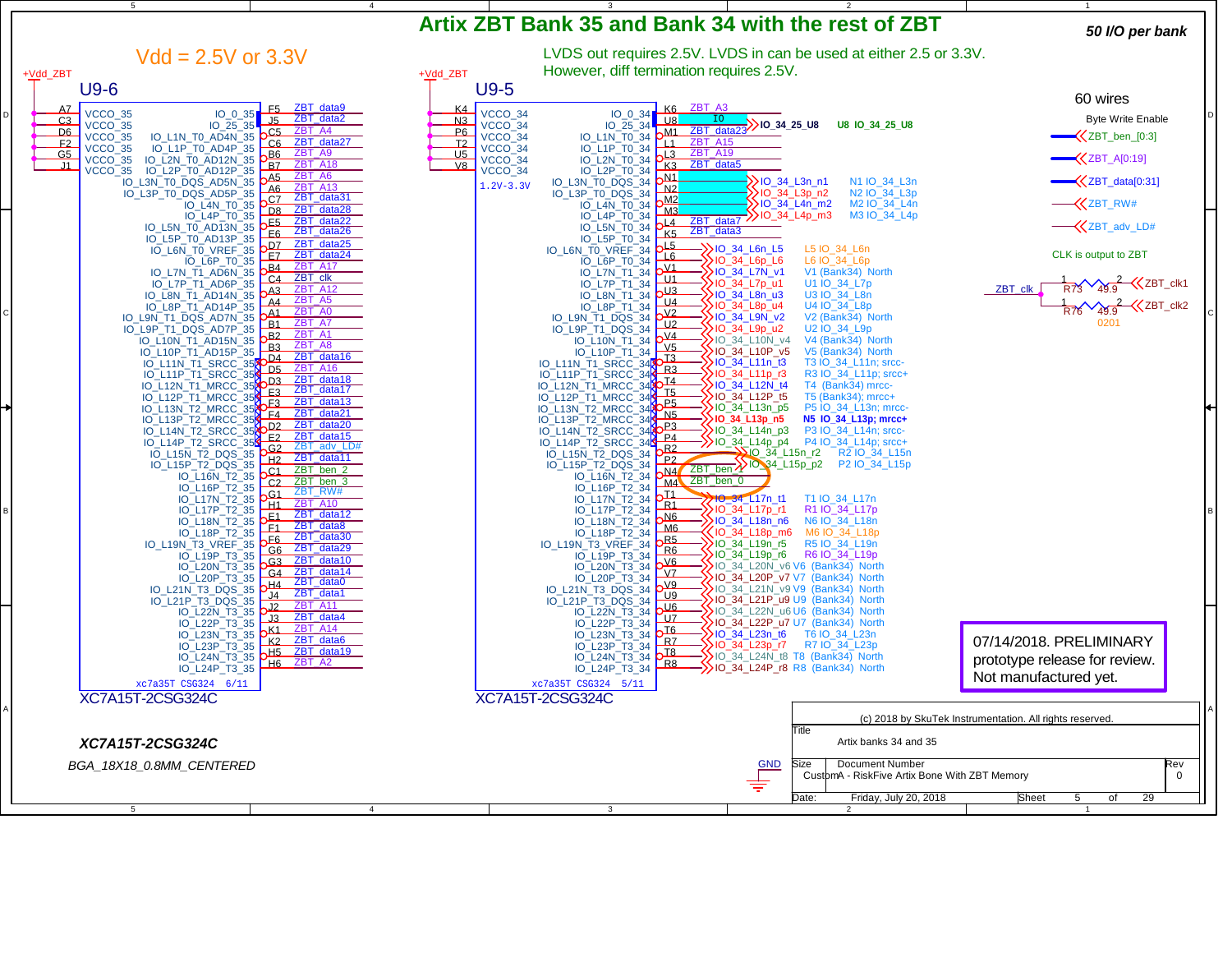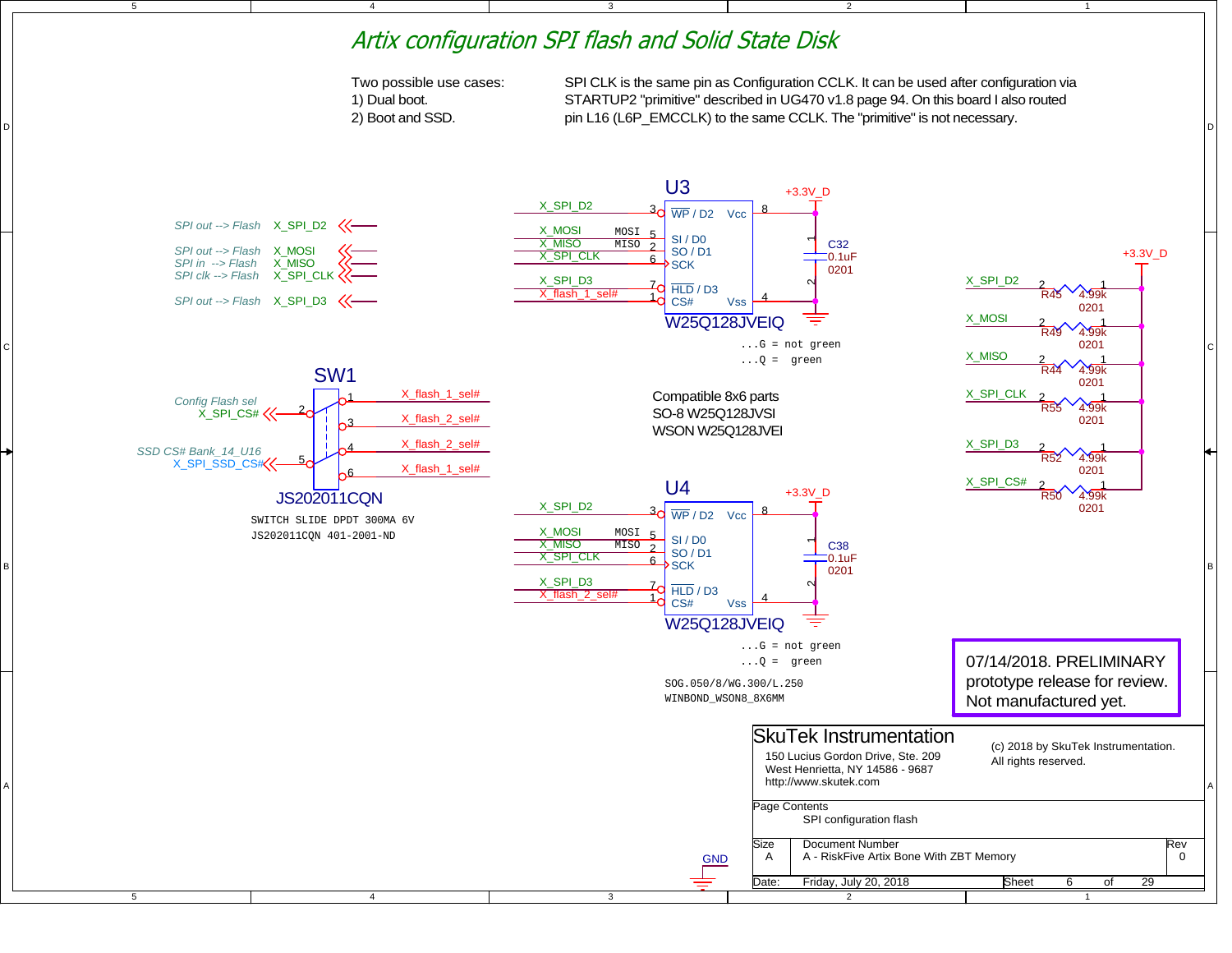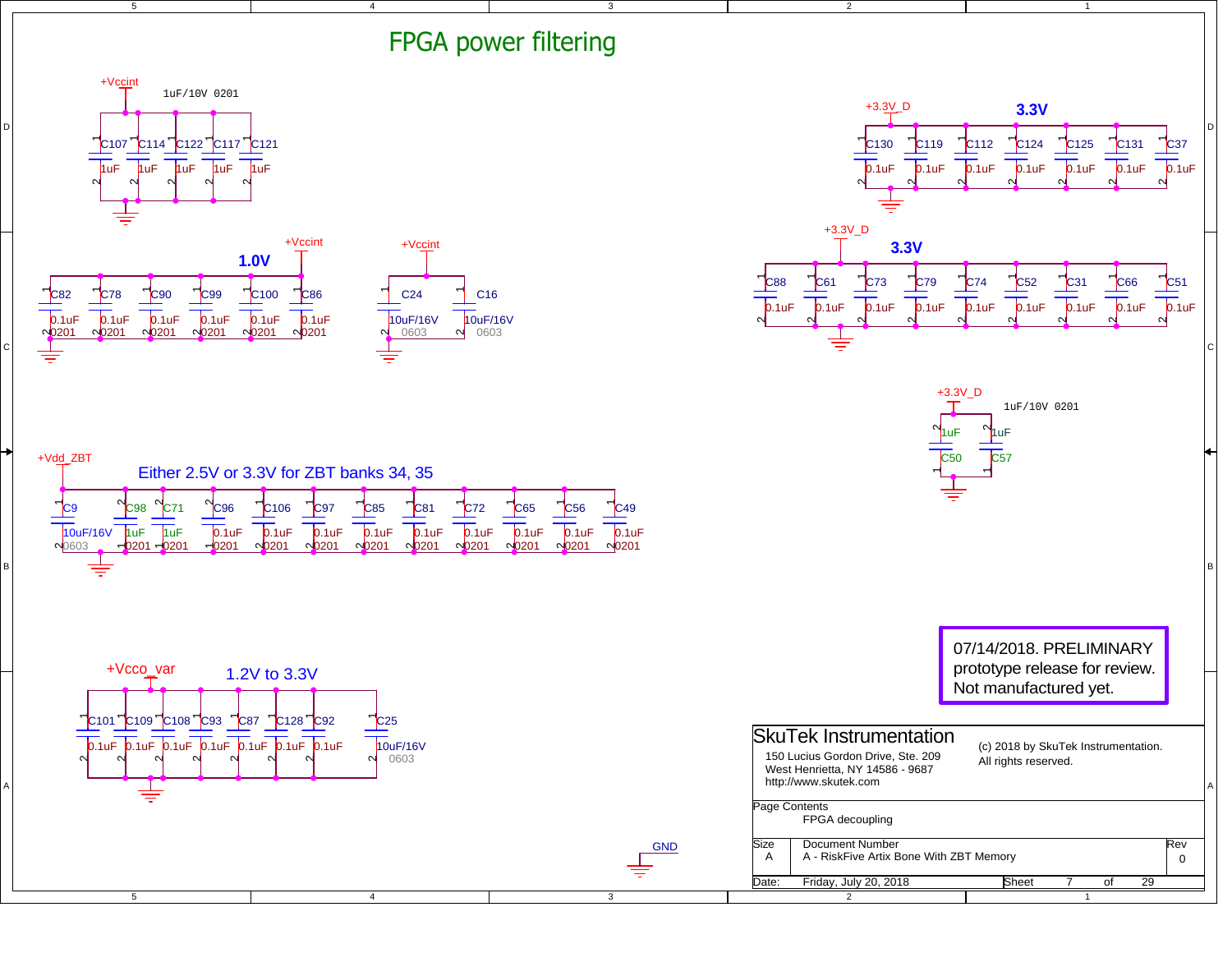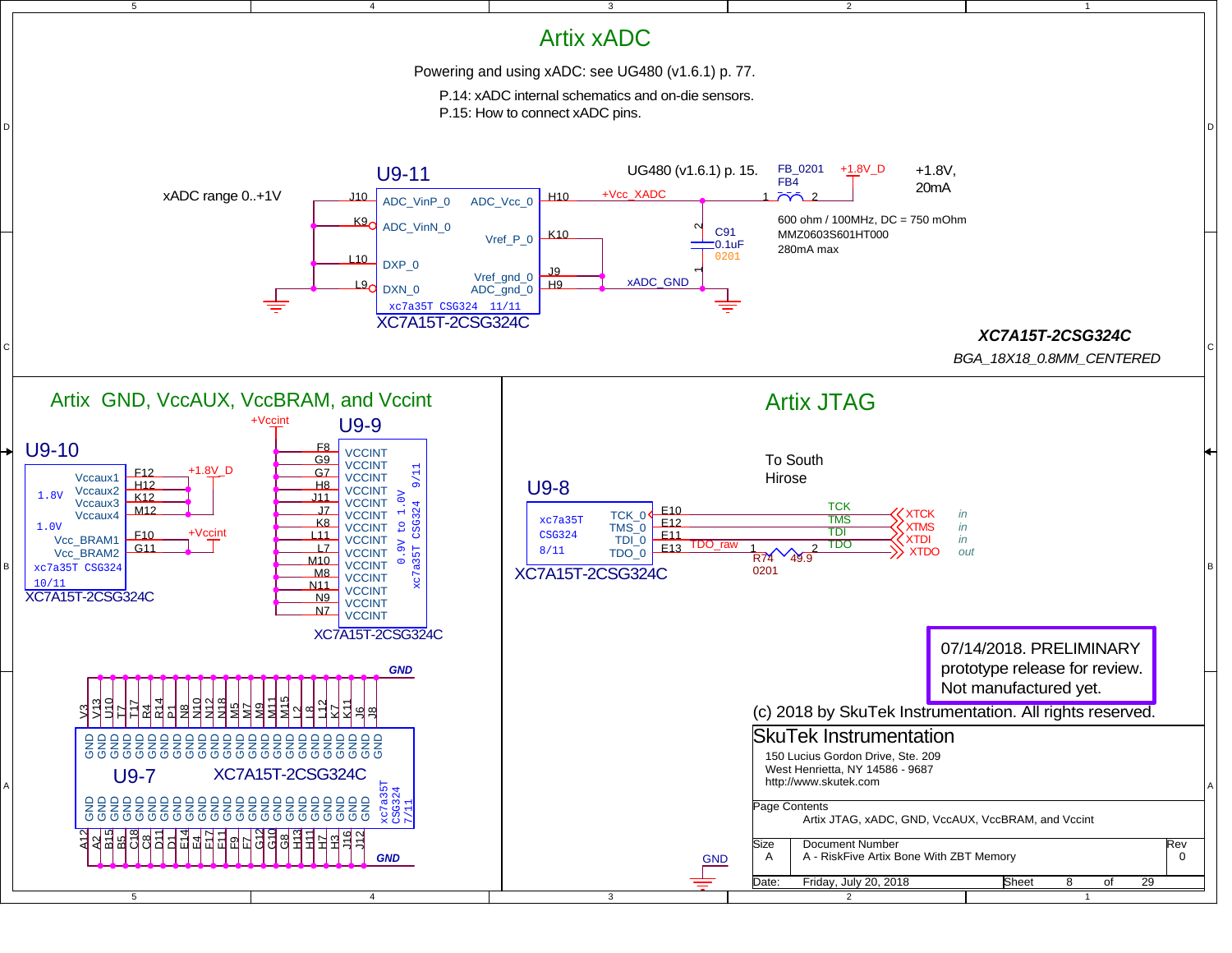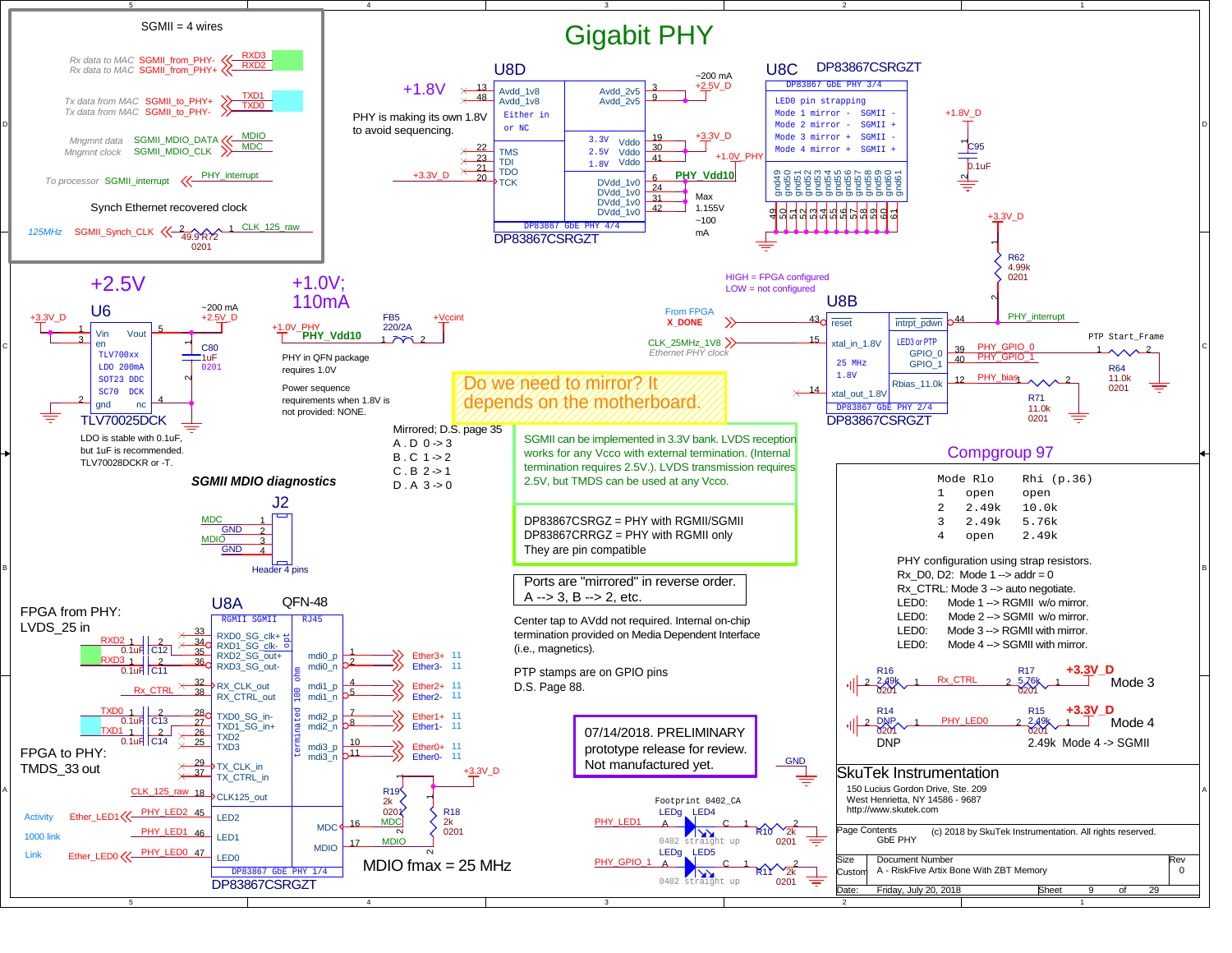## **Texas Instruments PHY**

In addition to usual PHY duties, the PHY is supposed to:

1. Recover the 125 MHz clock from Synchronous Ethernet.

2. Present the 125 MHz clock to the FPGA.

A

3. The PHY makes its own 1.8V voltage rail w/odecoupling.

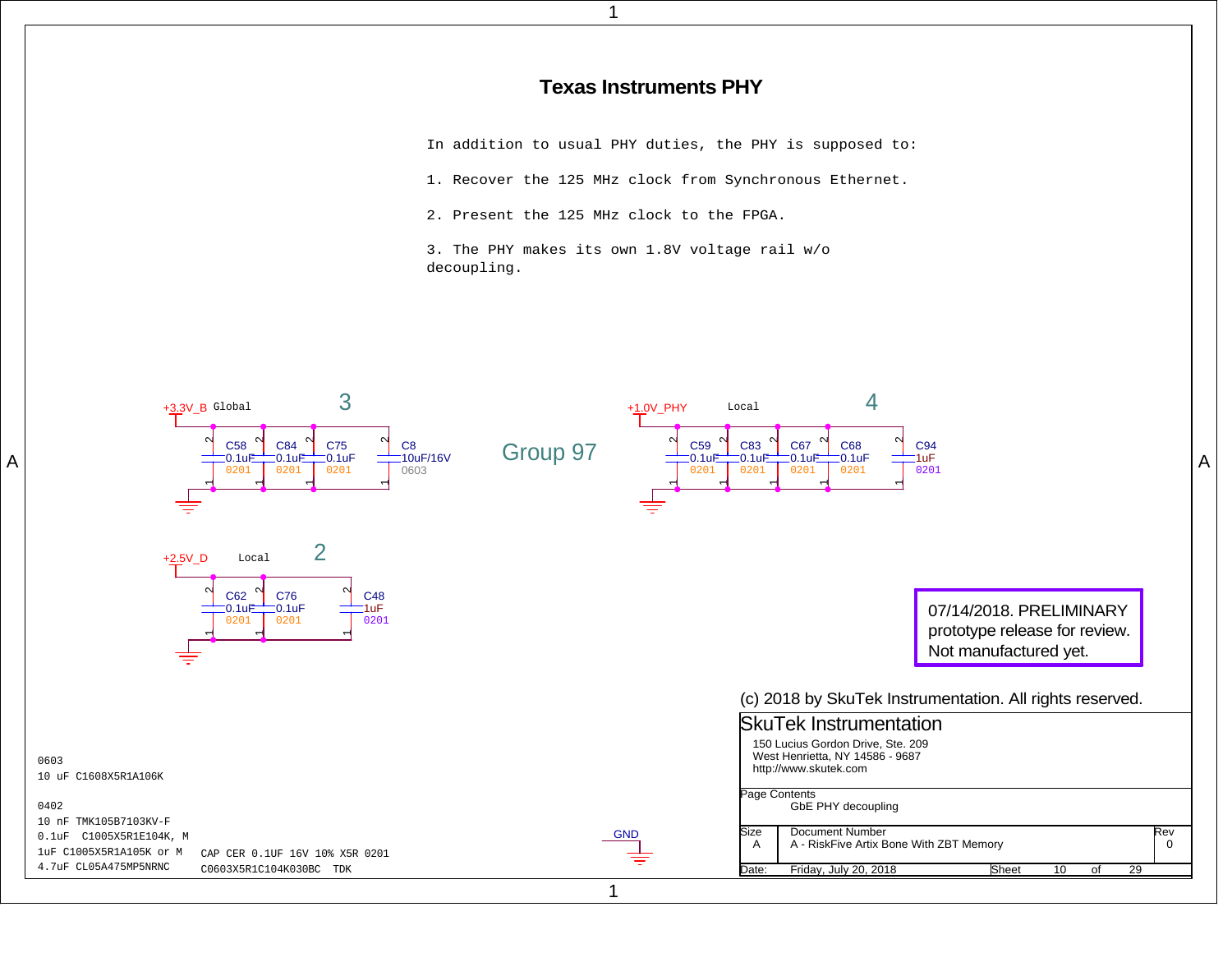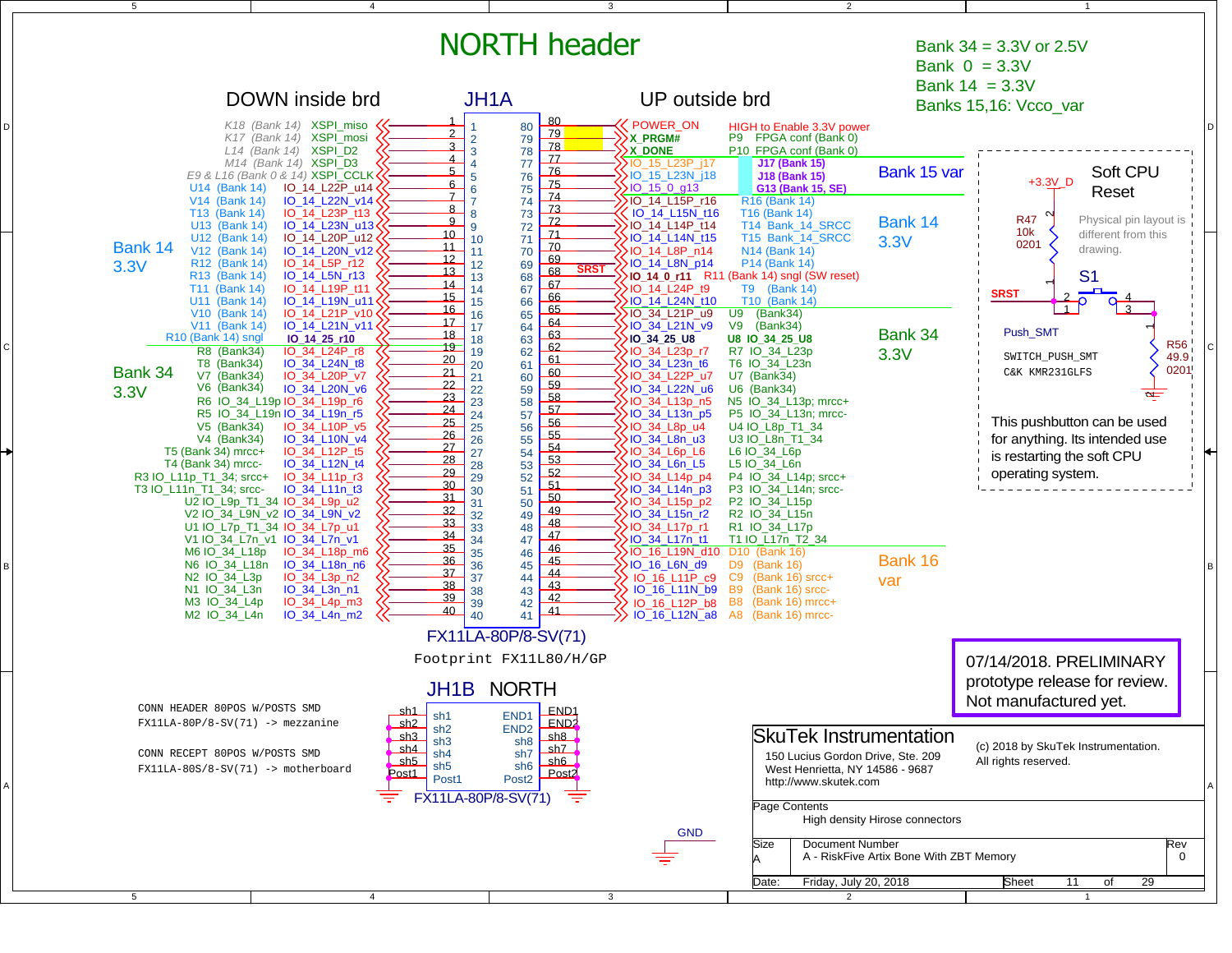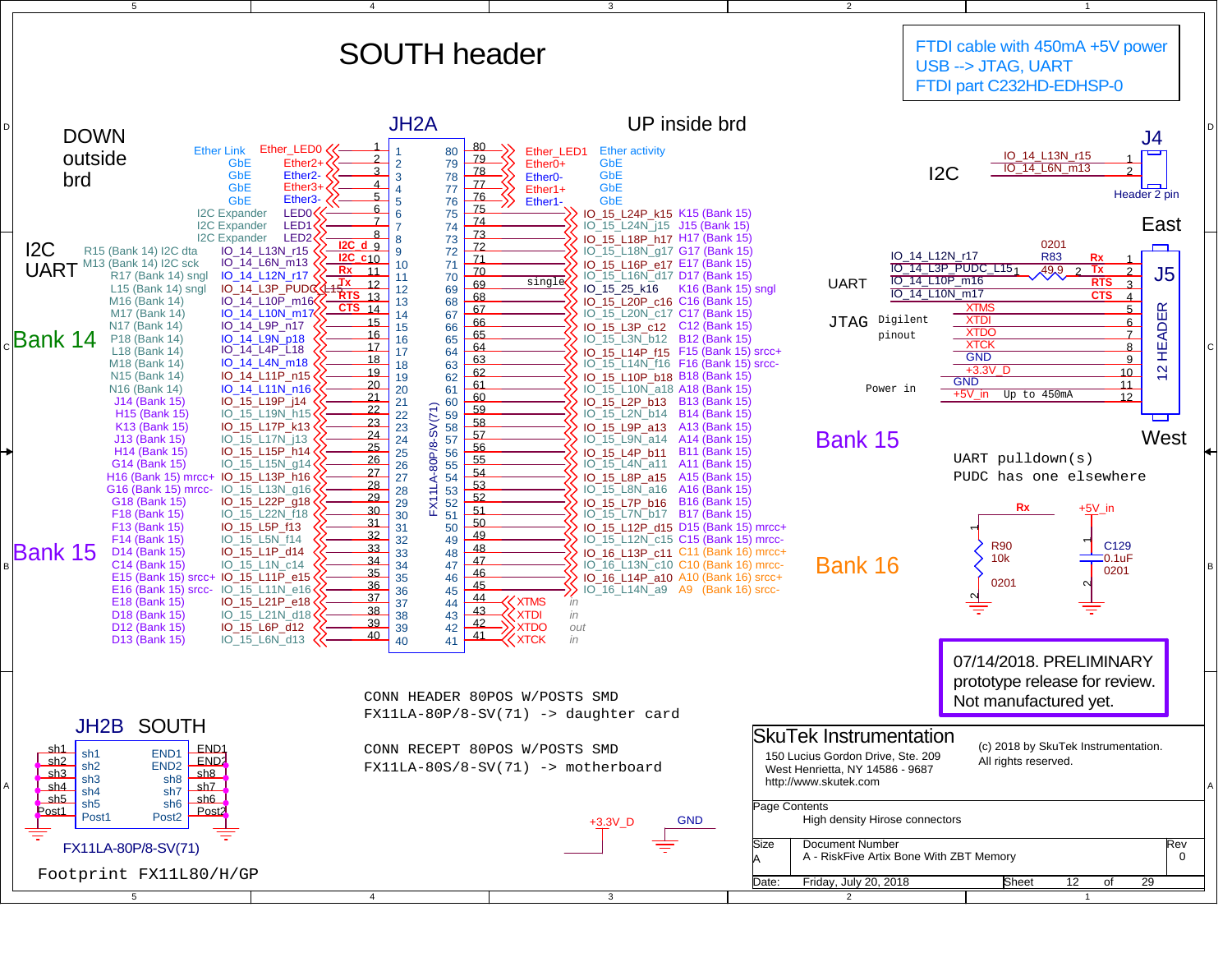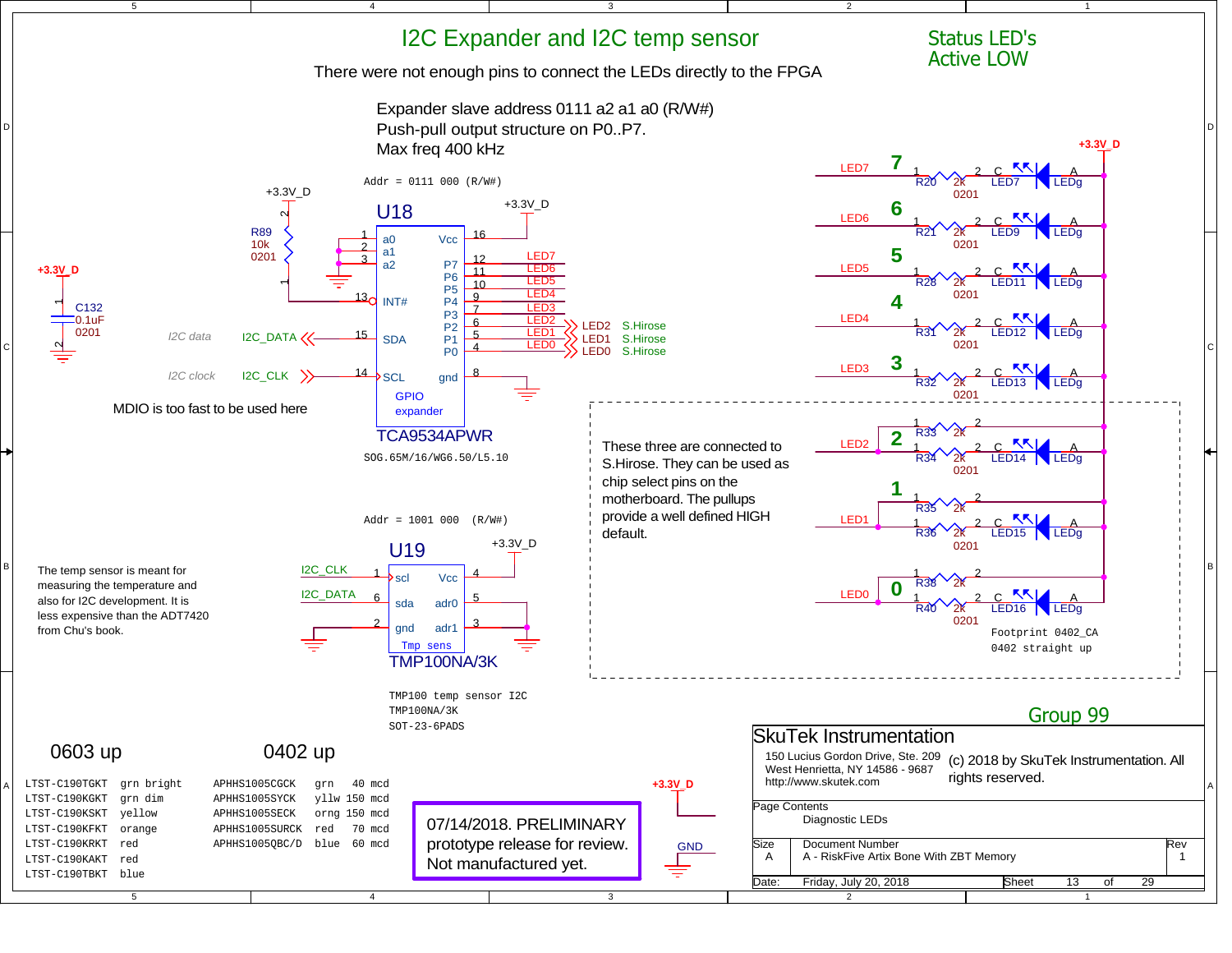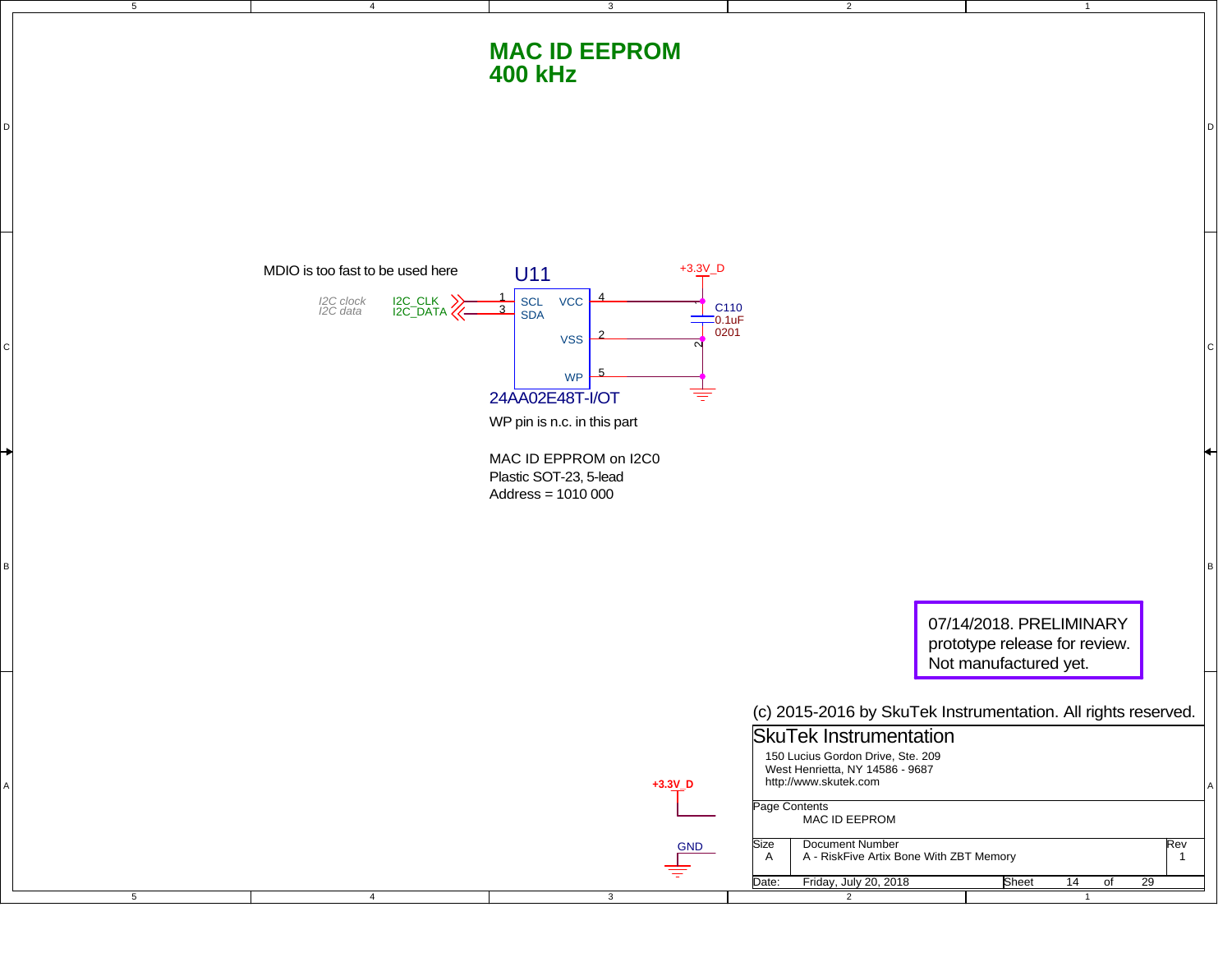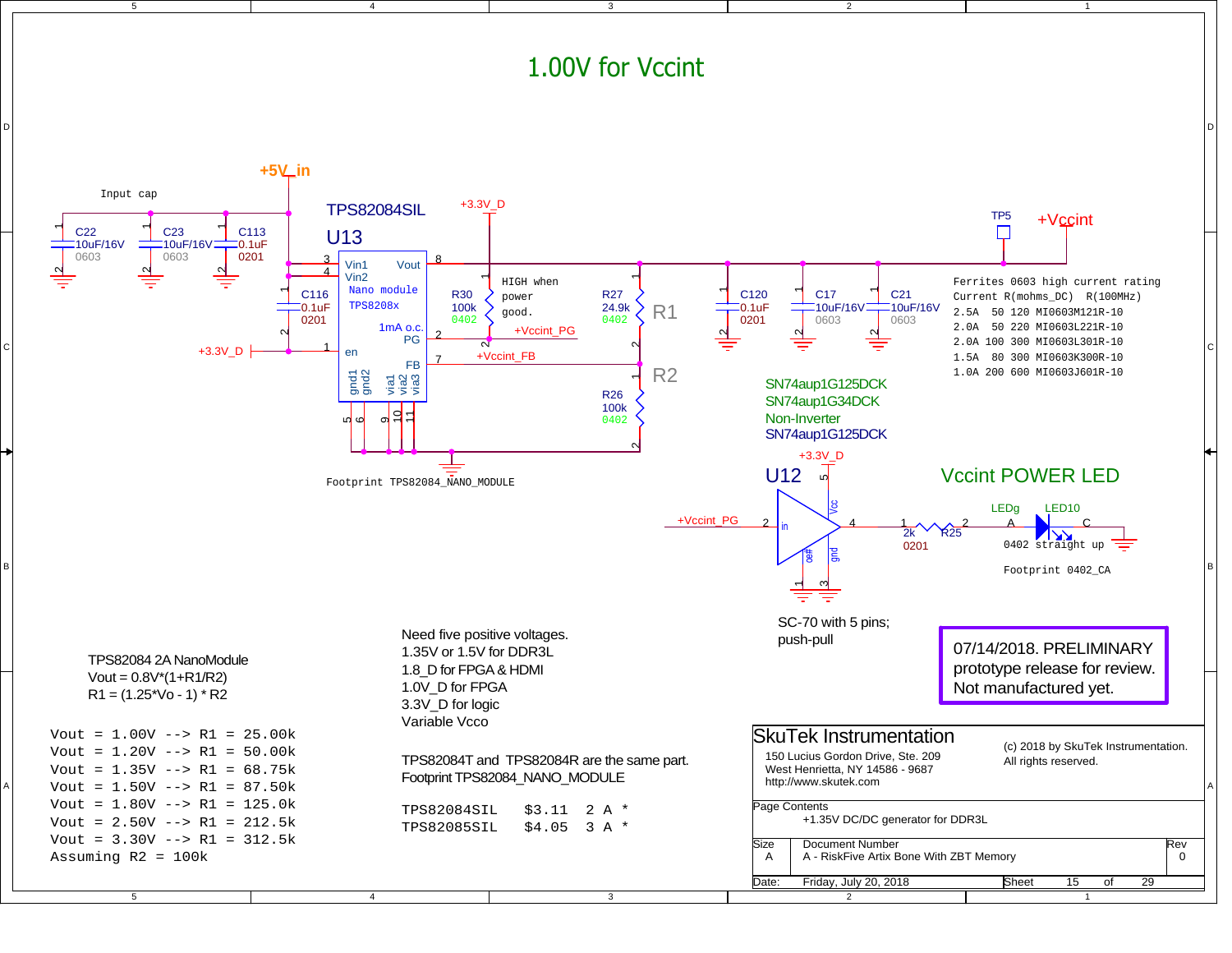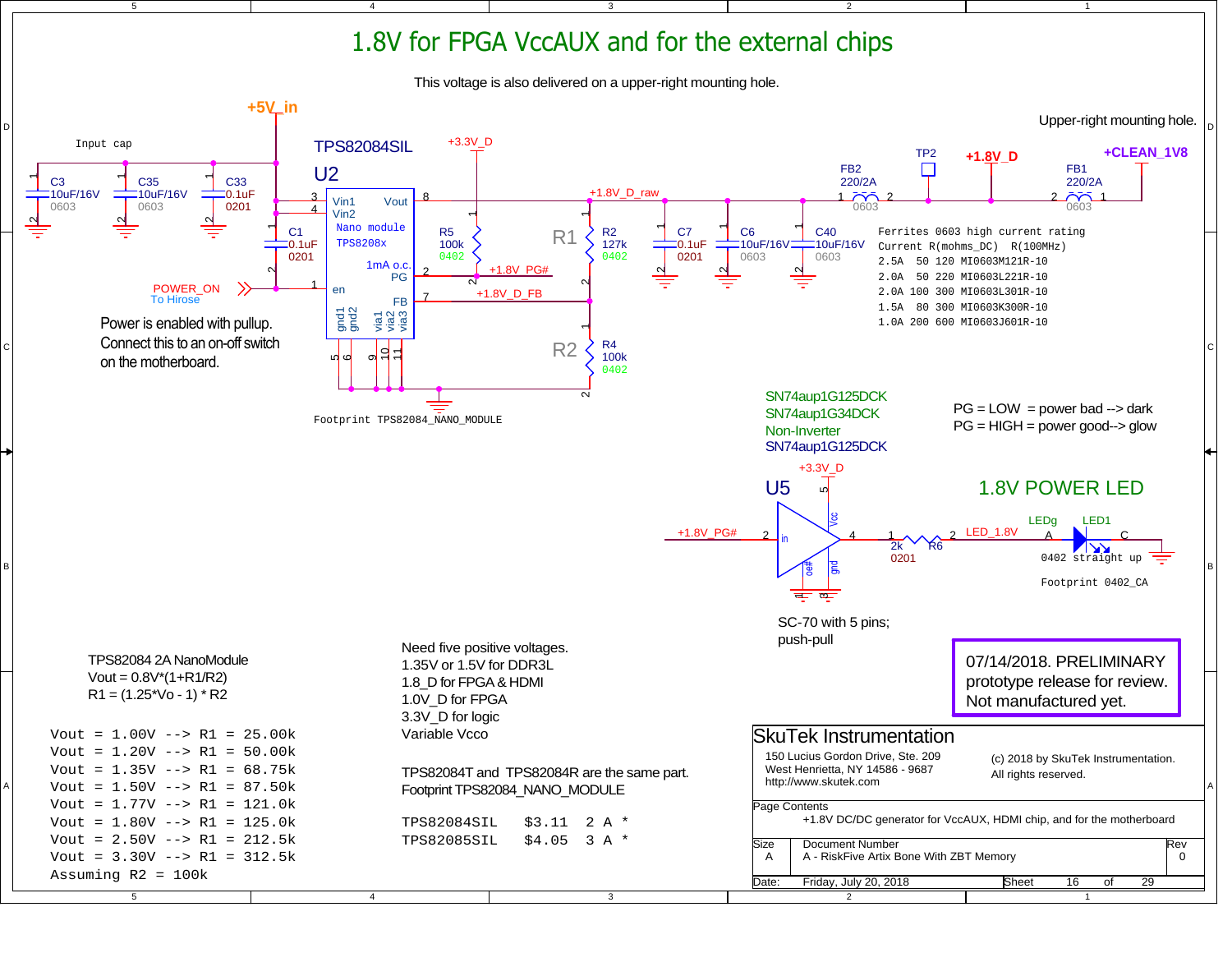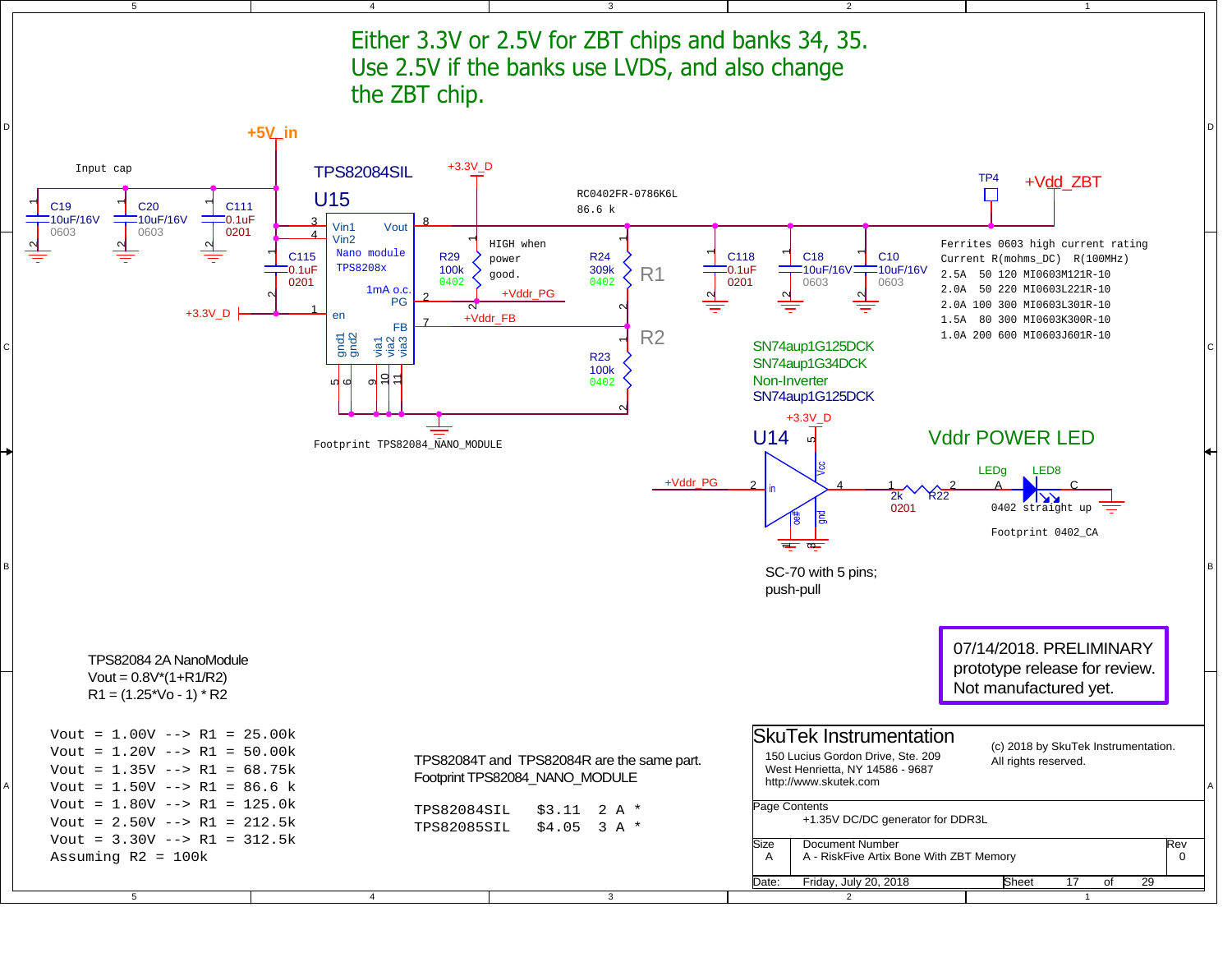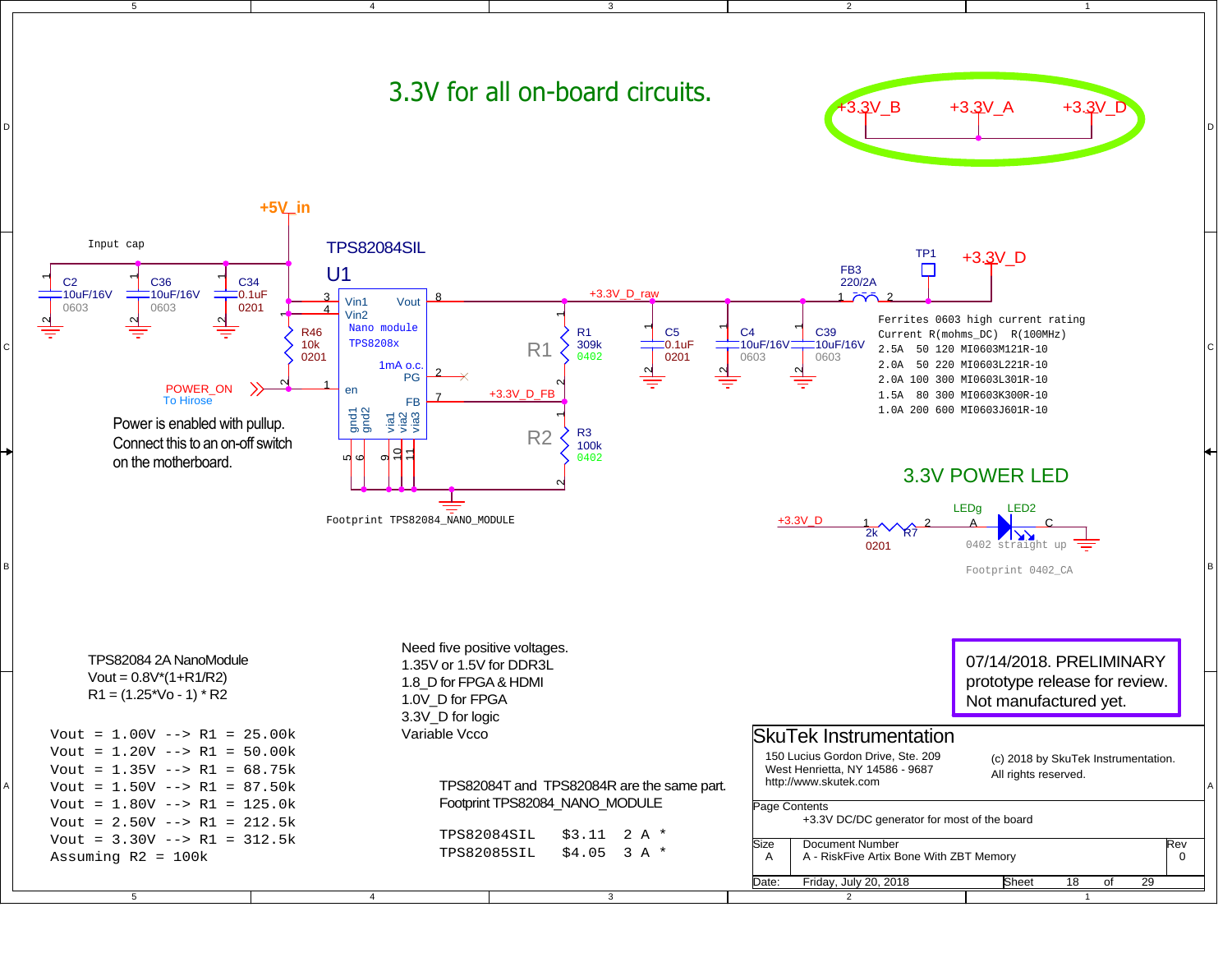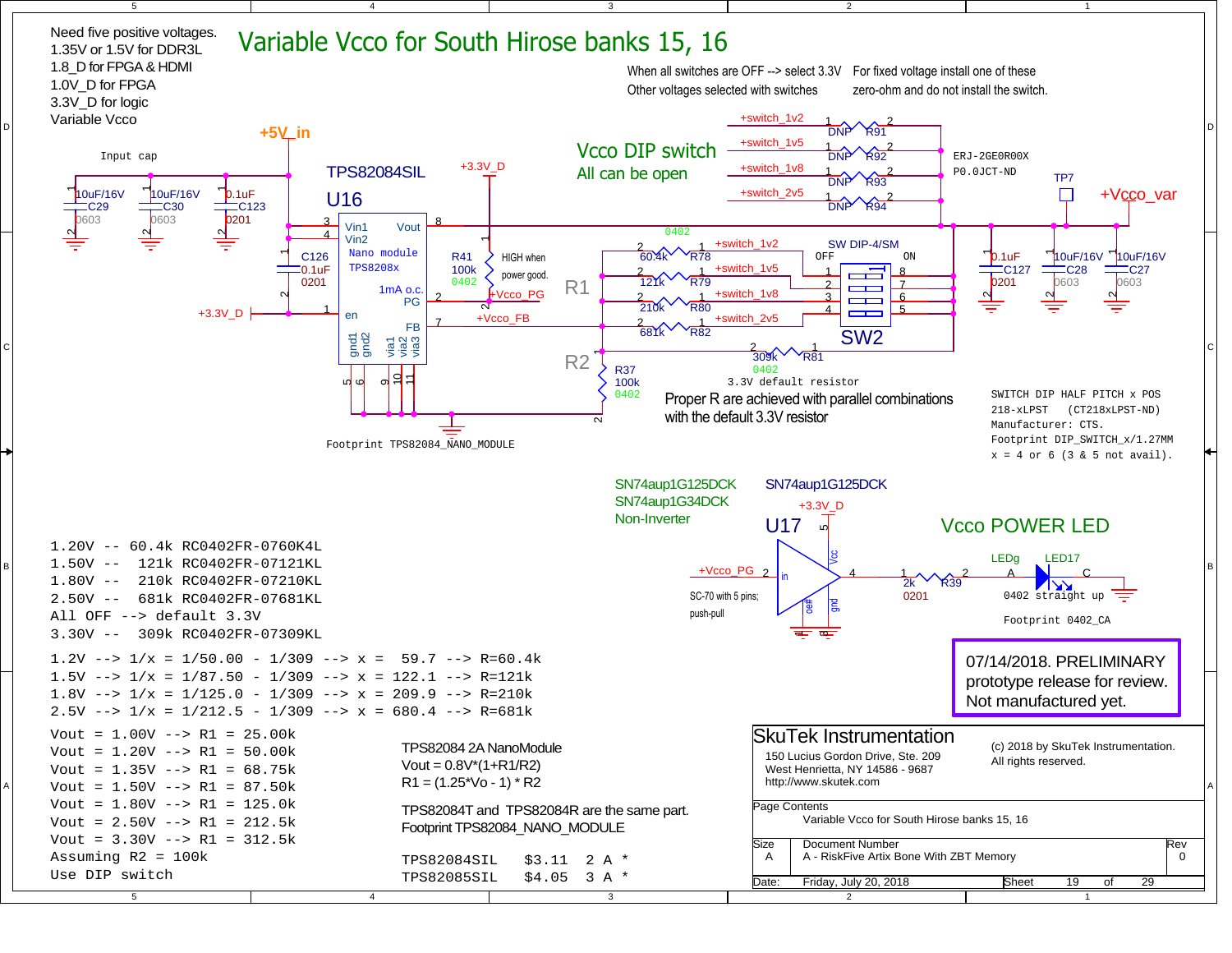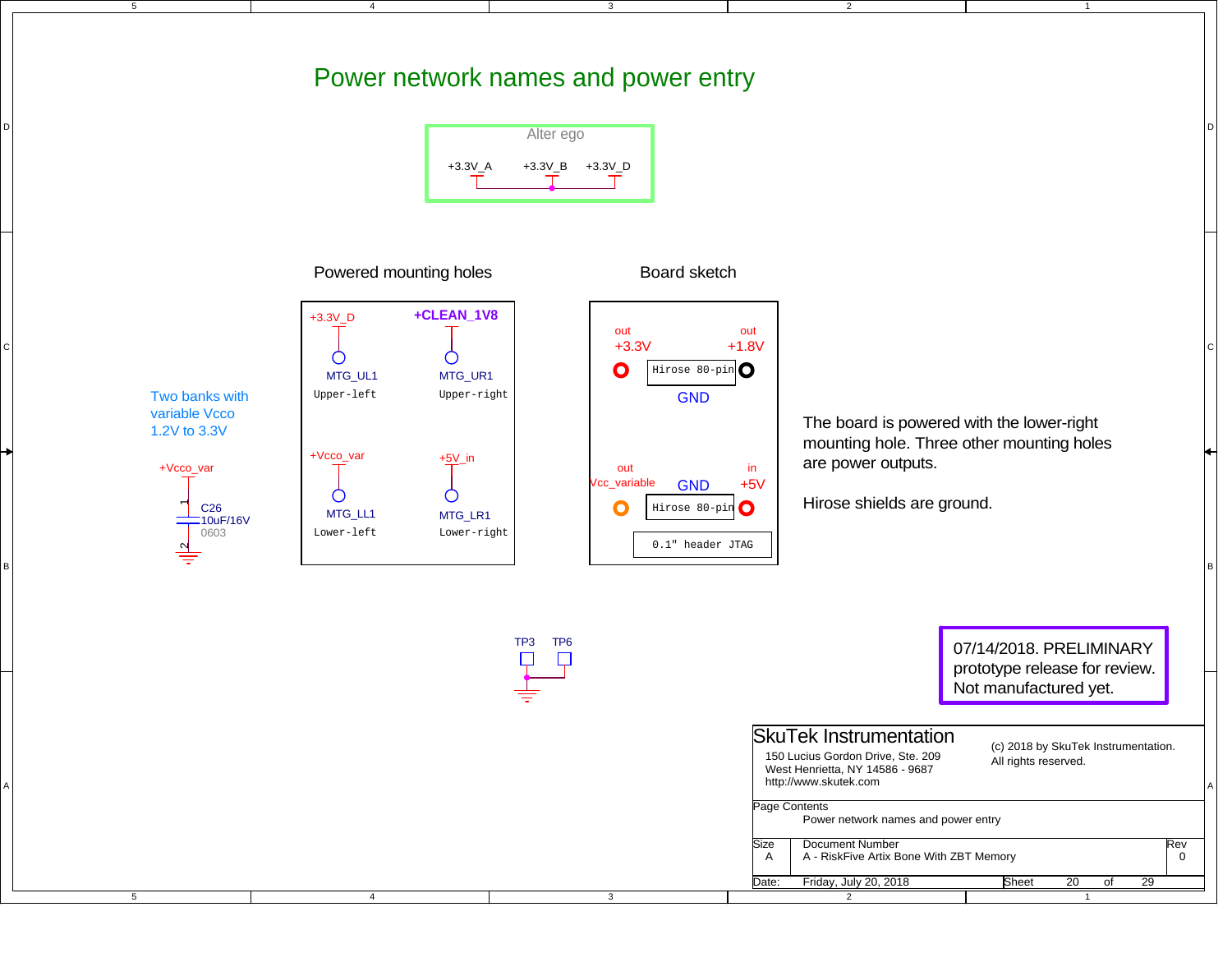